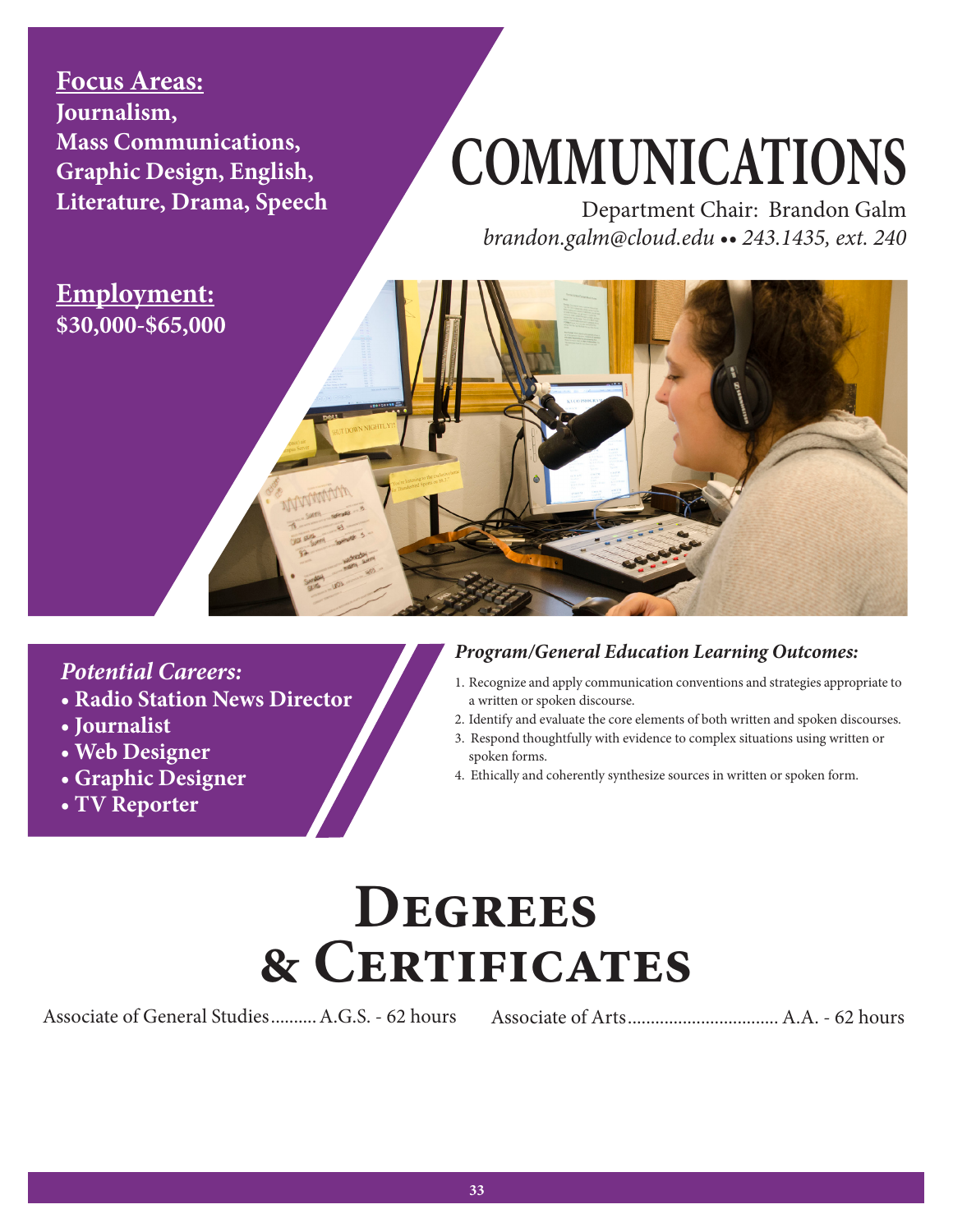### **COMMUNICATIONS**

#### Associate of General Studies 62 Hours

|                                                             | <b>Required General Education Courses</b>                                                                                                                                                             |                                                   |                                              | 25 cr           |
|-------------------------------------------------------------|-------------------------------------------------------------------------------------------------------------------------------------------------------------------------------------------------------|---------------------------------------------------|----------------------------------------------|-----------------|
|                                                             | Communication Requirement<br>CM101 English Composition I (3 cr)<br>CM115 Public Speaking (3 cr)                                                                                                       |                                                   | 6                                            |                 |
|                                                             | Mathematics Requirement<br>Mathematics General Education Course or<br>MA110 Intermediate Algebra (3 cr)                                                                                               |                                                   | 3                                            |                 |
| Art<br>Music<br>Theatre                                     | Humanities Requirement<br>Foreign Language                                                                                                                                                            | Humanities<br>Literature<br>Philosophy<br>History | 3                                            |                 |
| Sociology                                                   | Social/Behavioral Science Requirement<br>Economics<br>Psychology                                                                                                                                      | Anthropology<br>Political Science<br>Geography    | 3                                            |                 |
|                                                             | Humanities <b>or</b> Social Science Requirement<br>(Must be from second area)                                                                                                                         |                                                   | 3                                            |                 |
|                                                             | Natural Science Requirement<br>Physical Science w/lab or<br>Biological Science w/lab                                                                                                                  |                                                   | $\overline{4}$                               |                 |
|                                                             | Open General Education Elective                                                                                                                                                                       |                                                   | 3                                            |                 |
|                                                             | <b>Required Communications Courses</b>                                                                                                                                                                |                                                   |                                              | 9 <sub>cr</sub> |
| CM240                                                       | CM102 English Composition II or<br>CM106 Creative Writing<br><b>Interpersonal Communication</b><br>Choose 1 of the following:<br>CM121 Introduction to Literature<br>CM123 American Literature II     |                                                   | 3<br>3<br>3                                  |                 |
|                                                             | CM140 Theatre Appreciation<br>JN100 Mass Media and Society                                                                                                                                            | CM124 World Literature & the Human Experience     |                                              |                 |
|                                                             | <b>Elective Courses</b>                                                                                                                                                                               |                                                   |                                              | $11$ cr         |
| AR130<br>AR140                                              | Art<br>Drawing I<br>Painting I                                                                                                                                                                        |                                                   | 3<br>3                                       |                 |
| CM102<br>CM106<br>CM107<br>CM120<br>CM121<br>CM122<br>CM123 | English<br><b>English Composition II</b><br>Creative Writing I<br>Creative Writing II<br>Survey of Technical Writing<br>Introduction to Literature<br>American Literature I<br>American Literature II |                                                   | 3<br>3<br>3<br>3<br>$\mathfrak{Z}$<br>3<br>3 |                 |
| CM124                                                       | World Literature & the Human Experience                                                                                                                                                               |                                                   | 3                                            |                 |

| CM125        | Literature for Children                  | 3     |
|--------------|------------------------------------------|-------|
| CM127        | The Short Story                          | 3     |
| FL111        | Spanish I                                | 4     |
| PH100        | Introduction to Philosophy               | 3     |
|              | Communications                           |       |
| AR120        | Design I                                 | 3     |
| AR121        | Graphic Design I                         | 3     |
| AR129        | Introduction to Digital Photography      | 3     |
| BE155        | Marketing                                | 3     |
| <b>BE188</b> | Principles of Advertising                | 3     |
| CM139        | <b>Sports Broadcasting</b>               | 3     |
| CM157        | Mass Media Production I                  | 3     |
| CM158        | Mass Media Production II                 | 3     |
| CS107        | Graphic Software Applications            | 3     |
| JN100        | Mass Media in Society                    | 3     |
| <b>IN101</b> | <b>Basic Media Writing</b>               | 3     |
| <b>IN140</b> | Beyond Web 2.0: Social Media as Identity | 3     |
|              | <b>Music</b>                             |       |
| MU100        | Music Appreciation                       | 3     |
| MU102        | <b>World Music</b>                       | 3     |
| MU103        | History of Rock                          | 3     |
| MU110        | Harmony and Ear Training I               | 4     |
| MU111        | Harmony and Ear Training II              | 4     |
| MU130        | Applied Music: Voice                     | 1     |
| MU132        | Applied Music: Piano                     | 1     |
| MU146        | <b>Chamber Singers</b>                   | 1     |
| MU160        | Concert Choir                            | 1     |
|              | <b>Theater</b>                           |       |
| CM140        | Theater Appreciation                     | 3     |
| CM148        | American Cinema Appreciation             | 3     |
|              | <b>Additional Electives</b>              |       |
| CA221        | Job Search                               | 1     |
| CM220        | Cooperative Education Internship         | $1-4$ |
| <b>CS108</b> | <b>Computer Applications</b>             | 3     |
|              | <b>Life Skills</b>                       |       |
| BE139        | <b>Basic Personal Finance</b>            | 1     |
| BE210        | Leadership Development                   | 3     |
| PE141        | Personal Wellness                        | 3     |
| PE250        | <b>Stress Management</b>                 | 3     |
| SS106        | Marriage and Family                      | 3     |
|              |                                          |       |

#### **Open Electives** 17 cr